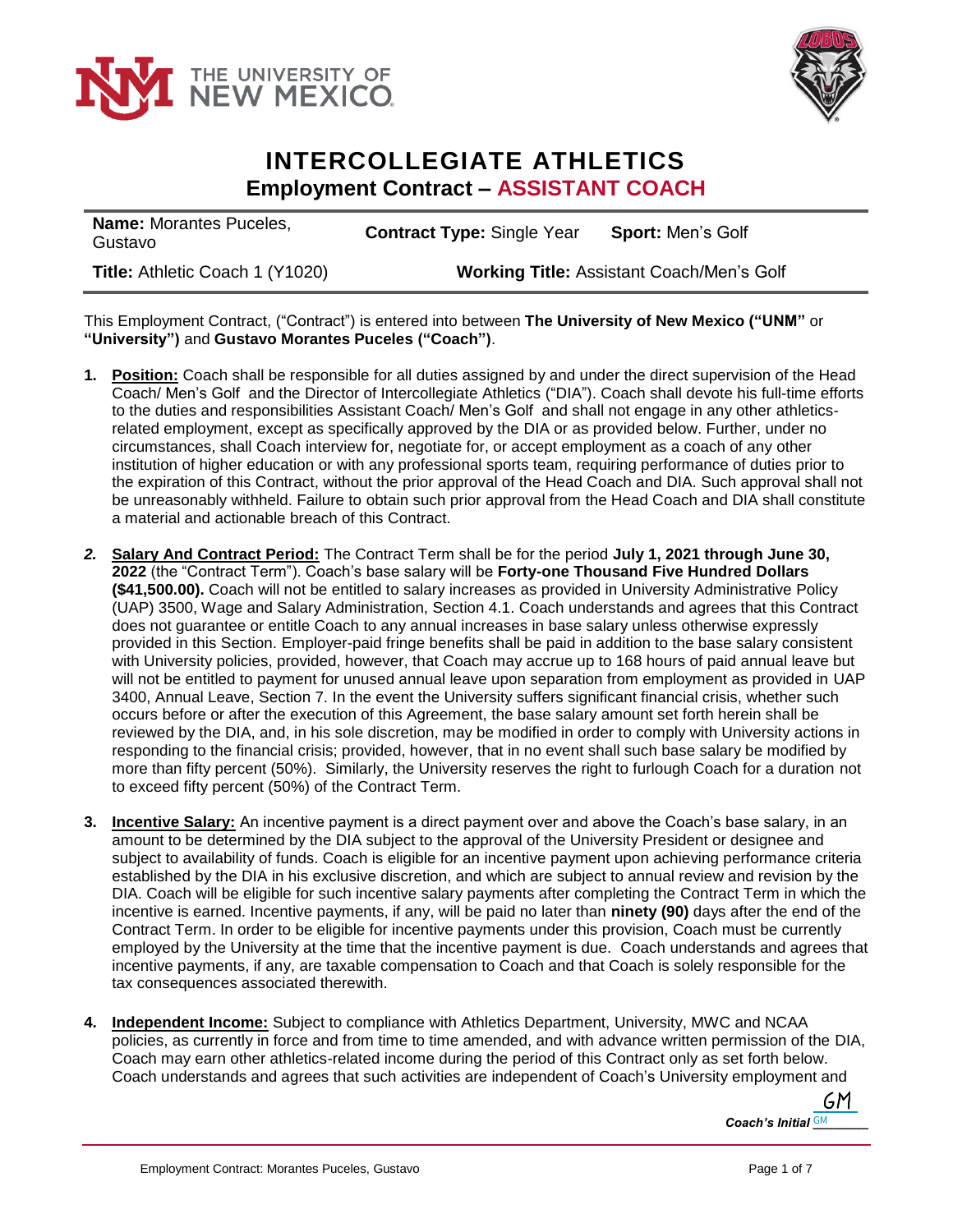the University shall have no liability or responsibility for any claims arising therefrom. Coach agrees to indemnify the University and hold it harmless from any claims arising out of any independent contractual or other business and/or employment arrangements with third parties. Coach's advance written requests pursuant to this Section shall include the sources and amounts of any independent income contemplated by this Section. Coach understands and agrees that Coach is solely responsible for any tax liability associated with such activities.

With the written permission of the DIA, Coach may organize and conduct or be employed by a camp, clinic, lessons, or sports league pursuant to the Athletics Department's summer camp policy. Coach understands and agrees to comply with all generally applicable University policies, NCAA and MWC rules, as well as the terms UNM Athletics' Camp Manual Policy and Procedures provided by the UNM Athletics Compliance office. Coach acknowledges that these policies, procedures and rules include, but are not limited to policies and rules regarding: licensing of University logos, trademarks, copyrighted material and the images and likenesses of University students and employees; income reporting; background checks; minors on campus; discrimination and harassment; and the appropriate use of University facilities. These activities are performed in addition to Coach's assigned duties and responsibilities, and shall not interfere with those assigned duties and responsibilities. Coach shall receive no compensation from the University in connection with these activities. Coach understands and agrees that Coach is solely responsible for any tax liability associated with such activities and that the University shall have no liability or responsibility for any claims arising therefrom. Coach shall be responsible for obtaining general liability insurance in accordance with insurance laws of the State of New Mexico, and will name the University as a third-party beneficiary of such insurance policies. Coach agrees to indemnify the University and hold it harmless from any claims arising out of any camprelated activities.

- **5. Duties and Responsibilities:** Under the supervision and direction of the Head Coach/ Men's Golf and the DIA, Coach shall be responsible for assisting the Head Coach to achieve, in an efficient and effective manner, the goals and objectives of the University's Intercollegiate Men's Golf Program and the Department of Intercollegiate Athletics as established by the DIA. Said goals and achievements shall be in concert with the mission of the Department of Intercollegiate Athletics and the University, including the planning development, implementation and maintenance of an NCAA Division I Men's Golf program that is characterized by excellence, exemplified by academic achievement and development of character, maturity and a sense of fair play in Men's Golf . To that end:
	- **a.** Coach shall perform his duties and responsibilities under this Contract to the reasonable satisfaction of the Head Coach and DIA, including but not limited to, assisting the Head Coach in the recruitment of student athletes consistent with all NCAA and MWC regulations, coaching and instruction of student athletes as well as all responsibilities normally associated with and performed by an Assistant Coach to the Head Coach of an NCAA Division I Men's Golf program at a member institution of the Mountain West Conference or other major NCAA Division I institution. Coach agrees to maintain a courteous and collegial working relationship with Athletics Department and University staff and faculty. Coach shall perform all duties set forth in this Contract and reasonably assigned by the Head Coach/ and DIA including, without limitation, assisting in the development and implementation of recruiting plans and strategies consistent with all applicable NCAA and MWC regulations; and, in general shall be responsible for evaluating, recruiting training conditioning, instructing, supervising, disciplining and coaching student athletes to prepare them to compete in the MWC and against college competition at the national level.
	- **b.** Coach shall be responsible for assisting the Head Coach and use his best efforts to ensure that institutional control of the Men's Golf program is sustained through the development, implementation and maintenance of a vigorous and effective program for compliance with all NCAA, and MWC regulations and bylaws, and all policies of the University.
	- **c.** Coach shall act and speak positively about the University and the University's athletic programs in private and public forums.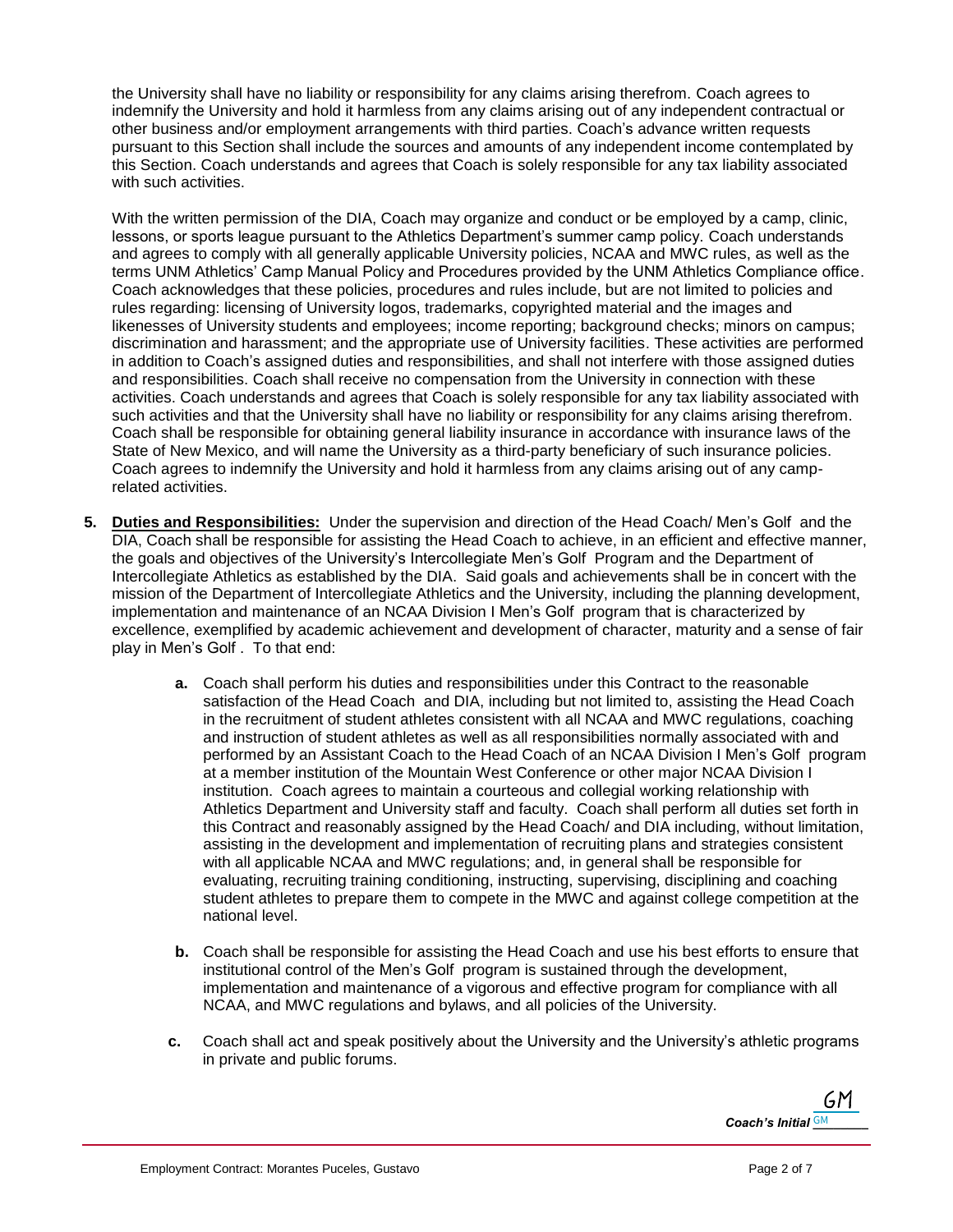- **d.** Coach shall perform his duties and responsibilities while comporting himself at all times in a professional and personal manner consistent with good sportsmanship and with the high moral, ethical and academic standards of the University and the Department, the MWC, and the NCAA.
- **e.** At no time shall Coach be involved in discreditable conduct that is inconsistent with professional standards of the University, or that is seriously prejudicial to the best interests of the University, or that violates the University's mission in a substantive manner.
- **f.** Coach shall exercise due care such that any personnel under his responsibility or supervision shall comport themselves in a similar manner.
- **g.** Coach shall make every reasonable effort to ensure that all student athletes' academic requirements are met in cooperation with and in support of the University faculty and administration.
- **h.** Coach recognizes and supports the importance to the University of its academic policies, standards and requirements and Coach hereby agrees to abide by and support these and any future academic standards adopted by the University, in all aspects of his duties and set forth herein.
- **i.** Coach shall not disclose or use any secret, proprietary, or confidential information about the University or its business affairs or activities, all of which shall be deemed "confidential information," except during the term hereof and then only for the benefit of the University.
- **j.** Coach, as a recognized and notable spokesperson for intercollegiate athletics and education, shall support the University administration mission, policies and decisions, in all of his dealing and activities with the public
- **6. Conduct of Athletics Personnel:** Coach, hired to administer, conduct, and/or coach intercollegiate athletics, shall act with honesty and sportsmanship at all times in promoting the honor and dignity of fair play in the context of the high standards associated with collegiate competitive sports. Coach understands and agrees that honesty and sportsmanship at all times, and the promotion of the honor and dignity of fair play in the context of the high standards associated with collegiate competitive sports, are material to this Contract, and that any conduct that undermines these values may be grounds for discipline, which can include termination for cause in accordance with Section 10.

Coach acknowledges that negative statements concerning the Athletics Department, the University, and the State of New Mexico made to the media or in public may be detrimental to recruiting, fundraising, and the morale of coaches, staff and players in the Men's Golf program and other programs of intercollegiate athletics and the reputation of the University. Therefore, Coach agrees that Coach is highly encouraged that whenever appropriate and in a timely manner, will first direct any complaint or criticism that Coach may have of a particular University Sports Program, the Athletics Department or the University to the DIA before directing the complaint or criticism to anyone else. This shall not prohibit Coach from making communications protected by whistleblower laws. Further, Coach shall make reasonable efforts to project a positive image with respect to the University, Athletics Department, and Men's Golf Program. Any conduct that disparages the Men's Golf Program, Athletics Department or the University may be grounds for discipline, which can include termination for cause in accordance with Section 10.

Coach shall not engage in activities or conduct injurious to the reputation of the University, including without limitation, repeatedly conveying to one person, or conveying to an assembled public group, negative information concerning the University.

**7. Unethical Conduct:** Coach will refrain from unethical conduct. Unethical conduct may include, but is not limited to, the following examples of misconduct:

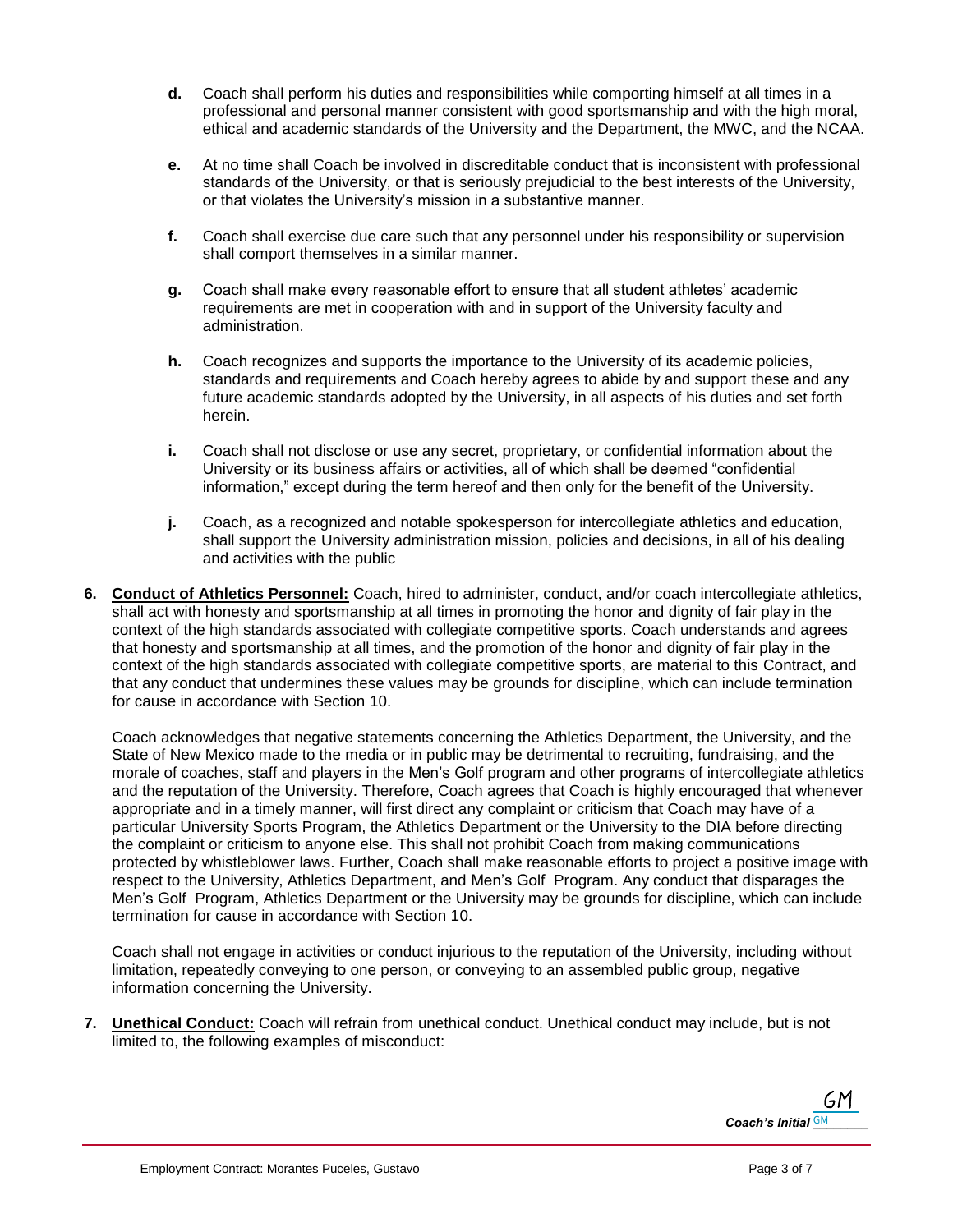- **a.** Refusal to furnish information relevant to an investigation of a possible violation of an NCAA regulation when requested to do so by the NCAA or the University;
- **b.** Knowing involvement in arranging for fraudulent academic credit or false transcripts for a prospective or an enrolled student-athlete;
- **c.** Knowing involvement in offering or providing a prospective or an enrolled student-athlete an improper inducement or extra benefit or improper financial aid;
- **d.** Knowingly furnishing the NCAA or the University false or misleading information concerning Coach's involvement in or knowledge of matters relevant to a possible violation of an NCAA regulation;
- **e.** Receipt of benefits by Coach for facilitation or arranging a meeting between a student-athlete and an agent, financial advisor, or a representative of an agent or advisor (e.g., "runner");
- **f.** Refusal to furnish information relevant to an investigation of a possible violation of federal or state law or University policy when requested to do so by lawfully authorized federal or state agents or University officials or when otherwise required to report under University policy; or
- **g.** Refusal to comply with regulatory or policy requirements, including but not limited to the reporting requirements imposed by the Jeanne Clery Disclosure of Campus Security Policy and Campus Crime Statistics Act, Title IX of the Education Amendments of 1972 (the "Clery Act"), and any and all University policies relating thereto.

Coach's agreement to refrain from unethical conduct is a material term of Coach's employment and this Contract. Coach expressly understands and acknowledges that unethical conduct is sufficient justification for Termination of Contract for Cause as described in Section 10.

**8. Compliance With Laws, Policies, Rules and Regulations:** Coach shall be responsible for being fully knowledgeable of, and being in full compliance with, the policies, rules, and regulations of the University, the MWC, or any other conference with which the University may elect to affiliate, the NCAA (as they are currently in force and as they are amended from time to time), as well as applicable federal laws, including but not limited to the Clery Act; Title IX of the Education Amendments of 1972; applicable New Mexico laws; and University policies regarding crime reporting and sexual harassment, including, but not limited to sexual harassment, sexual misconduct, and sexual violence. Coach shall immediately report any apparent or confirmed violations of the above laws, policies, rules, and regulations occurring in the department to the university's compliance staff, the DIA, or UNM's Division of Human Resources, as well as other University official/departments as may be required by University policy. Upon receiving any information about a person who has experienced sexual misconduct, harassment, sexual assault or other sexual violence, Coach shall also report the information to UNM's Office of Equal Opportunity (OEO) within 24 hours, or as soon as reasonably practicable, by calling OEO at 505-277-5251 or by email at [oeo@unm.edu.](mailto:oeo@unm.edu) Failure by Coach to report immediately to the University's athletics compliance staff and, as appropriate the DIA or other responsible University official/department, any alleged violations of University, MWC or NCAA policies, rules or regulations by Coach or, upon becoming aware of violations by any coaches, staff members, studentathletes, or other persons under Coach's supervision that become known to Coach, which failure, in the reasonable opinion of the DIA (i) creates material risk for the University or Program or (ii) negatively affects the University or the Program in a material manner, shall subject Coach to disciplinary or corrective action as set forth in the NCAA enforcement procedure. Such failure to report shall also subject Coach to immediate suspension, at the University's sole discretion, for a period of time without pay, or termination as described in Section 10.

If the University determines that Coach is in violation of MWC or NCAA rules and regulations while employed by the University, or was in violation of NCAA or conference rules and regulations during prior employment at another NCAA member institution, Coach shall be subject to disciplinary or corrective action as set forth in the NCAA enforcement procedure and may be suspended without pay by the University at the University's reasonable discretion for a period of time not to exceed ninety (90) days, or terminated as described in

GM. *Coach's Initial GM*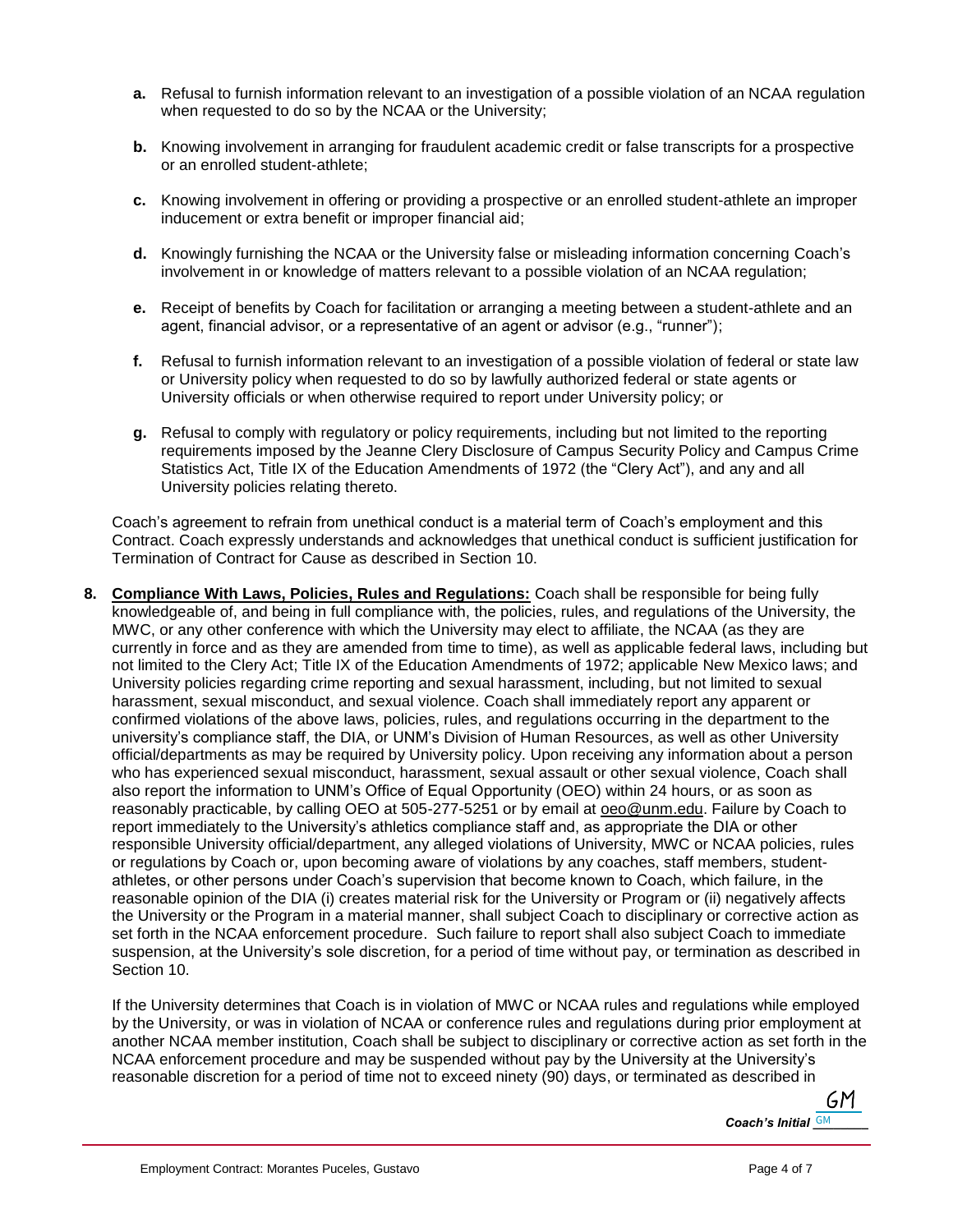Section 10. If Coach fails to meet his obligations as stated in this Section or fails to complete any Universityrequired training within six (6) months of the beginning of Coach's employment, or otherwise fails or refuses to meet his obligations under any law, regulation, policy or procedure, Coach may be subject to disciplinary action up to and including suspension and termination as described in Section 10.

Coach specifically acknowledges and agrees that Coach's compliance with applicable laws, policies, rules, and regulations are material obligations of this Contract.

- **9. Non-Applicability of University Employment Policies and Due Process Guarantees:** This Contract creates no expectancy of or property interest in continued employment with the University. Accordingly, no provisions of the University Administrative Policy manual (UAP) addressing or governing separation of employment, discipline and contract employees generally are applicable to Coach. No due process guarantees relating to progressive discipline, suspension, discharge, and appeal processes are accorded to Coach under this Contract. All rights, processes and notices afforded to Coach or required from Coach are specifically enumerated under sections 10, 11 and 12 of this Contract.
- **10. Termination of Contract for Cause:** The University reserves the right to immediately terminate this Contract for cause at any time. Cause includes, but is not limited to, violation of any material obligation of Coach under this Contract or any amendments hereto. In addition to a material breach of this Contract, the parties agree that the following non-exclusive list constitutes cause for termination under this Section:
	- **a.** insubordination;
	- **b.** Coach's neglect of, or failure or refusal to perform, his duties as Assistant Coach in any material respect after receiving written notice of such failure or refusal from the DIA;
	- **c.** Malfeasance involving misuse of University or donor funds in a single instance that totals more than \$1,000 or in repeated instances of lesser amounts;
	- **d.** Coach's failure to comport himself in a manner consistent with good sportsmanship or the moral, ethical or academic standards specified in this Contract or in University policies and regulations;
	- **e.** failure of Coach or any other person under his supervision and direction to comply with applicable standards or regulations of the MWC or the NCAA, federal or state law, or University rules, regulations or policies, as amended from time to time, regardless of whether such violation results in the imposition of sanctions or other consequences;
	- **f.** Coach's failure to promote an atmosphere of compliance or his failure to properly and effectively monitor personnel under his supervision and direction which results in material non-compliance by Coach's personnel, with applicable standards or regulations of the MWC or the NCAA, federal or state law, or University rules, regulations, or policies, as amended from time to time, regardless of whether such violation results in the imposition of sanctions or other consequences;
	- **g.** Coach's instruction to any assistant coach, student or other person to respond inaccurately or incompletely to any request or inquiry concerning a matter relevant to University's athletic programs or other institution of higher learning which shall be propounded by University, the NCAA, the MWC or other governing body having supervision over the athletic programs of University or such other institution of higher learning, or required by law;
	- **h.** Coach's failure to fully cooperate in the enforcement and implementation of any drug testing and/or education program established by the University, the MWC, the NCAA, or pursuant to federal or state law that is applicable to student athletes or other employees of the University;
	- **i.** Coach's being charged with, indicted for, pleading no contest to, or being convicted of (i) any felony; or, (ii) any misdemeanor involving gambling, drugs or alcohol. For purposes of termination of this

GM. *Coach's Initial [\\_\\_\\_\\_\\_\\_\\_\\_](https://secure.na2.echosign.com/verifier?tx=CBJCHBCAABAA4K9yBWFV_qtD8hqp-ZaIBkQ5zsa3GGT0)* GM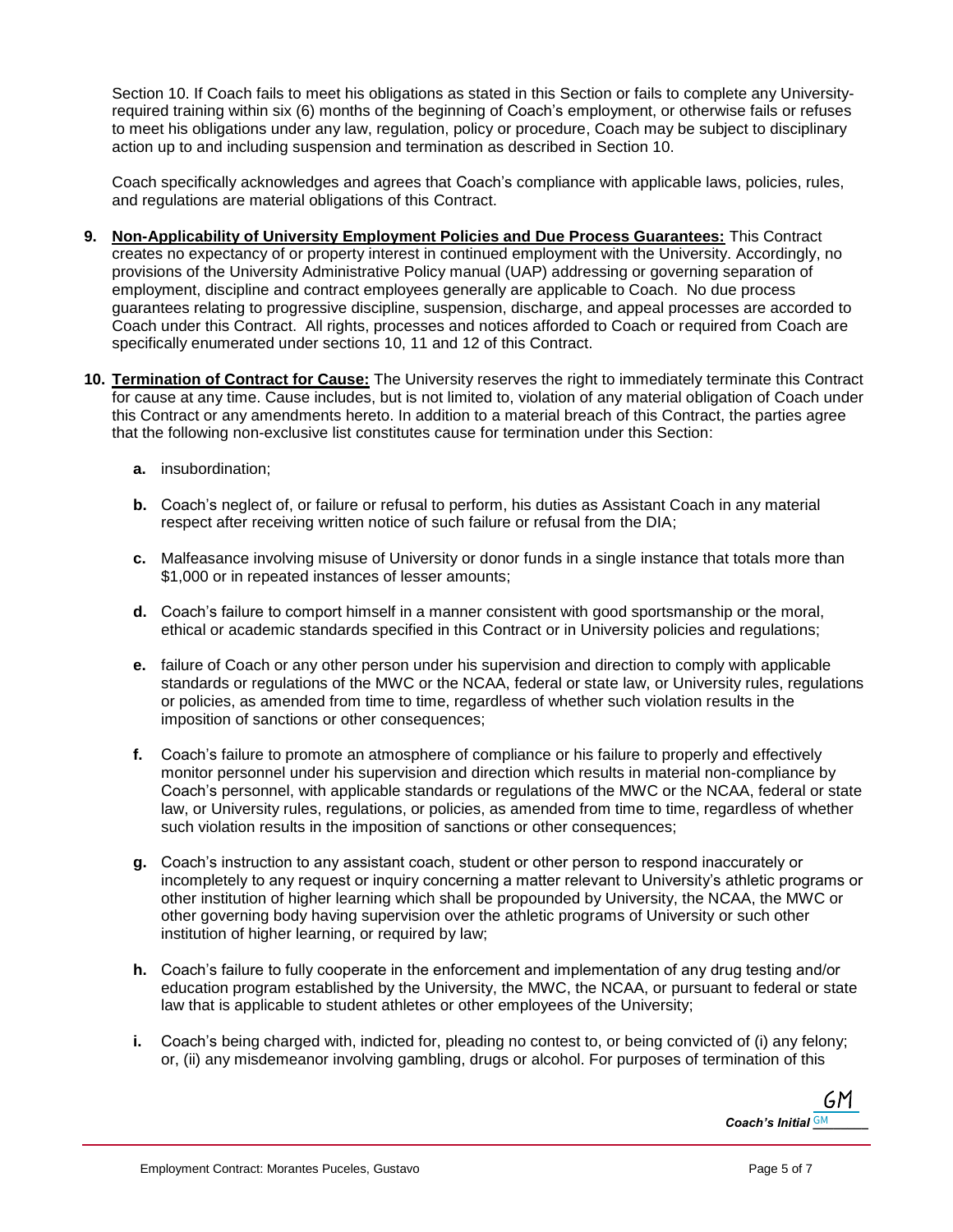Contract for cause, the parties agree that a conviction or plea will serve as conclusive evidence of the commission of the alleged crime by Coach;

- **j.** engaging in conduct which either (i) displays a continual, serious disrespect or continual, serious disregard for the mission of the University, (ii) brings Coach into public disrepute (ii) constitutes moral turpitude or breaches the high moral and ethical standards applicable to Coach as a visible representative of the University;
- **k.** major or repeated minor violation of policies, rules, or regulations of the University; major or repeated secondary infractions of the MWC or NCAA rules (including any similar infraction which may have occurred at Coach's prior employment); major or repeated minor violation of New Mexico or federal laws, regulations, or policies;
- **l.** Coach's misconduct, whether or not relating to Coach's employment, which is not in the best interest of the University or which violates the University's mission, interests, policies, or regulations, and which causes material damage to the reputation or dignity of the University or its athletics program;
- **m.** participating in any (i) gambling, bookmaking, wagering, or betting involving any athletic contest whatsoever wither by soliciting, placing or accepting a bet or wager or through a bookmaker, a pool, or any other method of gambling; or (ii) counseling, instruction, encouraging, or knowingly and intentionally permitting any student-athlete, assistant coach, or other individual under or subject to Coach's control, authority, or supervision to participate in such activity;
- **n.** failure to report promptly to the DIA in writing any violations or potential violations known to Coach of University Rules including, but not limited to, those by Coach, his assistant coaches, student athletes or other persons under the direct control or supervision of Coach;
- **o.** failure to take reasonable steps to ensure the physical and mental wellbeing of student athletes on the Men's Golf team;
- **p.** willful or grossly negligent conduct injurious to the University's Intercollegiate Men's Golf Program or the University;
- **q.** any other reason violation of policies of the University or its Athletics Department.

If this Contract is terminated for cause, the University shall have no further liability except for base salary and fringe benefits accrued to the date of termination.

Nothing in this Section shall prevent, limit or otherwise interfere with the University's right to terminate the services of the Coach without cause at any time subject to the provisions of Section 11 herein. Therefore, this Section creates no expectancy of or property interest in continued employment and no University Administrative Policy addressing or governing progressive discipline, discharge or the appeal process for discharge shall be applicable to Coach.

- **11. Contract Non-Renewal:** Coach expressly agrees that there exists no expectancy of renewal of this Contract beyond the term stated in Section 2 herein. Coach also expressly agrees that no notice that this Contract will not be renewed is required. Coach understands that this provision contradicts UAP 3240, Contract Employees, and expressly agrees that no notice is required. The obligations of the University and Coach pursuant to this Contract shall terminate with the termination or non-renewal of Coach's employment.
- **12. Termination by Disability or Death**: It is expressly understood and agreed that this is a personal service agreement between the parties and that in the event of the incapacity of Coach to the degree that he is rendered incapable of performing the obligations and duties contained in this Contract for a period of more than ninety (90) consecutive days, as certified by two (2) physicians selected or approved by the University, or his untimely demise, this Contract shall terminate and the University shall have no further financial or other

GM. *Coach's Initial*  $\frac{GM}{c}$